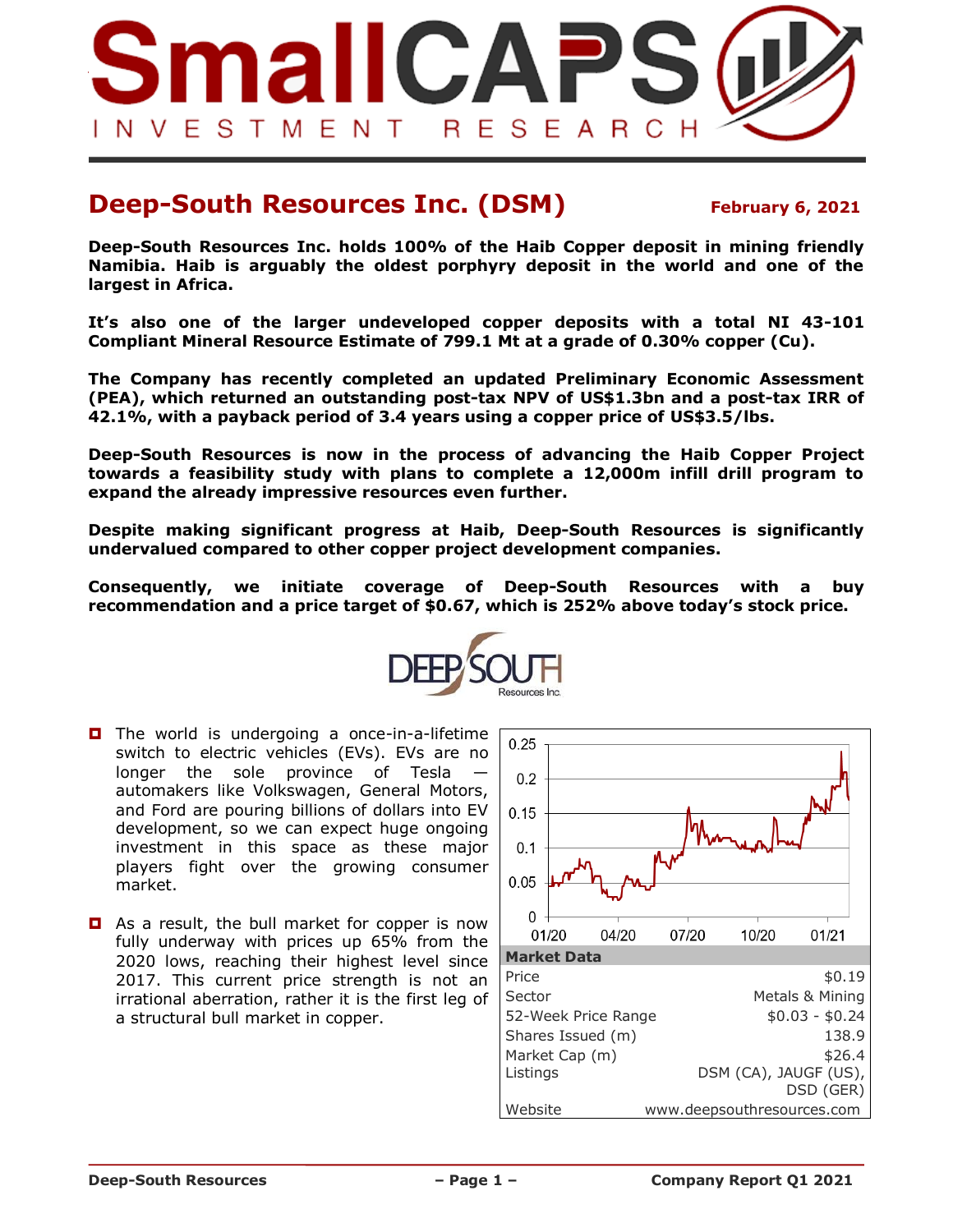## THE COMPANY

Deep-South Resources Inc. is a copper focused exploration and development company advancing the Haib Copper Project, located in Southern Namibia. The Haib deposit is one of, if not the, oldest copper porphyry deposit in the world.

The current resource estimate comes from drilling down to a depth of 350m below the surface. However, the deepest drill hole at the project extends to a depth of about 850m below the surface and continued to show mineralization, demonstrating that the orebody remains open at depth and that additional deeper drilling would allow the resource estimate to be expanded beyond its already substantial size.

An upcoming 12,000m drill program will focus on a high-grade area of the deposit, which was uncovered by Deep-South in 2019. The first part of the program is to drill 5,000 meters with the goal of infilling gaps in previous drilling to improve the average grade and expand the tonnage of this specific area and eventually estimate a measured resource for the area. The first part of the drilling program will serve as a basis to plan the second phase of the drilling program.

Haib also has four near mine satellite targets, the: eastern; southern; south-western; and western anomalies, that with further drilling could add additional tonnage to the overall project resource estimate.

The Company is also planning further metallurgical test-work, expected to improve recoveries and reduce the operational cost, while completing the mining engineering design and preparing an Environmental Impact Assessment and baseline study.

## COPPER: A ONCE IN A LIFETIME OPPORTUNITY

Copper, like most commodities, has been a cyclical investment whose demand ebbs and flows with economic cycles. Green initiatives around the world however offer a tremendous tailwind to copper prices, and will continue to do so in years to come.

The race to reduce carbon emissions globally has accelerated in recent years. Individual countries have implemented their own "green" initiatives to reduce dependency on fossil fuels. For example, China is targeting carbon neutrality by 2060, while the European Union has similarly ambitious goals of achieving a 60% cut in carbon emissions by 2030 (relative to 1990) and reaching climate neutrality by 2050.

While these initiatives require a wide range of raw materials, copper is key because it is a highly-efficient conduit. Renewable energy generation is up to five times more copper intensive than conventional power because it is more decentralized and requires multiple, smaller units to be connected to the main grid, according to Calamos Research. For example, a single onshore wind turbine requires more than four tons of copper.



**Copper consumption from passenger cars (kt). Source: UBS Global Research**

The transition to electric vehicles (EVs) gives an additional boost to copper demand. An electric vehicle includes approximately four times more copper than a similar internal combustion (ICE) vehicle, with approximately 83 kilograms of copper on average versus less than 20 kilograms for an ICE vehicle. Additionally, each EV charging station requires approximately 10 kilograms of copper per station. Regulatory requirements will drive this shift to electric vehicles in the coming years. China is targeting 20% of its vehicle sales to come from new energy vehicles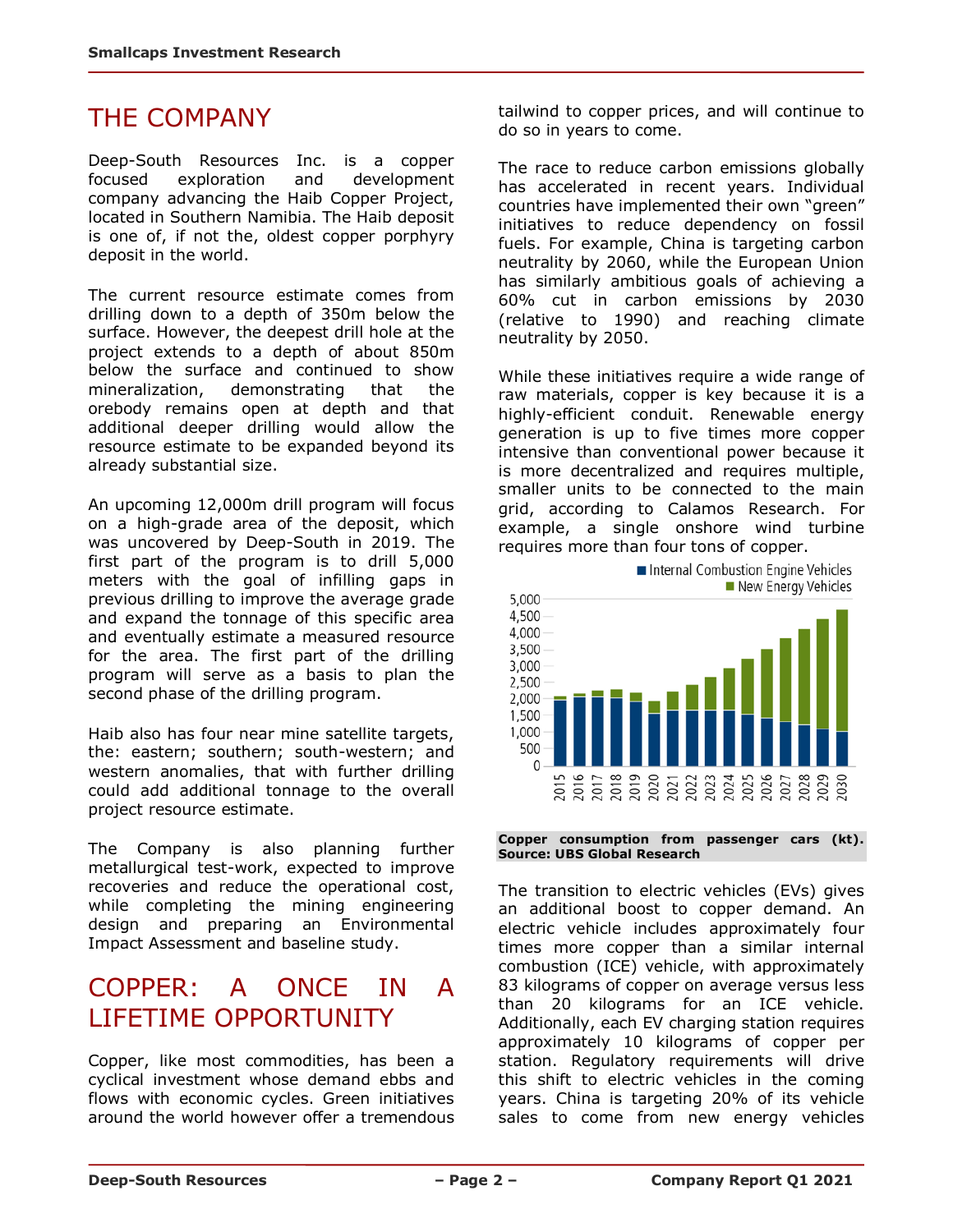(NEVs, which include hybrids and battery electric vehicles) by 2025 while the UK is looking to ban ICE vehicle sales starting in 2030. In the US, California will stop allowing ICE sales in 2035.

### Supply Is Not Keeping Up

While demand for copper is rapidly increasing, its supply hasn't been developed in a significant way in the last 15 years. In fact, global copper supply over the last three years has grown less than 1% per year, while new copper mines take years to develop.

By 2027, a minimum of 4.5 Mt copper will be required for "green" projects, while only an estimated 2.5 Mt will be brought online from new mines that are commissioned, leaving a 2 Mt deficit.

These dynamics are already having an impact on the price of the red metal today. Benchmark copper on the London Metal Exchange (LME) increased 26% in 2020 and recently reached an eight-year high of just over \$8,000 per ton.



**5-year copper chart. Source: Kitco.com** 

Also analysts at Goldman Sachs believe copper prices could soon test their existing record highs, saying the bull run for the industrial metal is now "fully underway."

Goldman analysts raised their 12-month forecast for copper to \$9,500 per metric ton, up from a previous estimate of \$7,500 commenting, "This current price strength is not an irrational aberration, rather we view it as the first leg of a structural bull market in copper."

The Wall Street bank said it now expects a sustained, higher average price for 2021 and 2022. It has estimated copper prices will average around \$8,625 next year, before climbing to an average of \$9,175 in 2022.

By the first half of 2022, Goldman analysts said, it is "highly probable" copper would test the existing record highs of \$10,170 set in 2011.

# THE HAIB PROJECT

### **History**

The Haib Copper Project was first discovered in the late 1800's or early-1900's by German prospectors, who identified widespread copper staining on fractures in and around the dry river bed of the Volstruis River. Small tonnages of high grade copper carbonate ore were mined at this time.

After World War II, the prospect was pegged as claims by prospector Mr. George Swanson who carried out small scale mining and tank leaching operations. Over 6,000 tons of hand sorted high-grade copper ore were sold to the O'okiep Copper Mines, across the border at Nababeep in South Africa, reportedly at grades of up to 18% Copper.

In later years, several mining groups conducted exploration and drilling activities on the property. Between 2010 and 2016, Teck Namibia Ltd., a wholly owned subsidiary of Teck Resources Limited, took a more regional view of the project than previous operators. Their exploration objective was to show that the deposit had potential for large-scale mining, particularly if the tonnage or grade, or both, could be improved and that early stage mining could exploit sufficient high-grade mineralization to improve the economics of mining. They started a new exploration program both to investigate the open ended parts of the deposit (deep drilling and extension drilling) and to explore for new, undiscovered outlying mineralization. This had not been previously attempted.

On August 30, 2016, Jet Gold Corp (predecessor of Deep-South Resources Inc.) acquired 100% of the issued and outstanding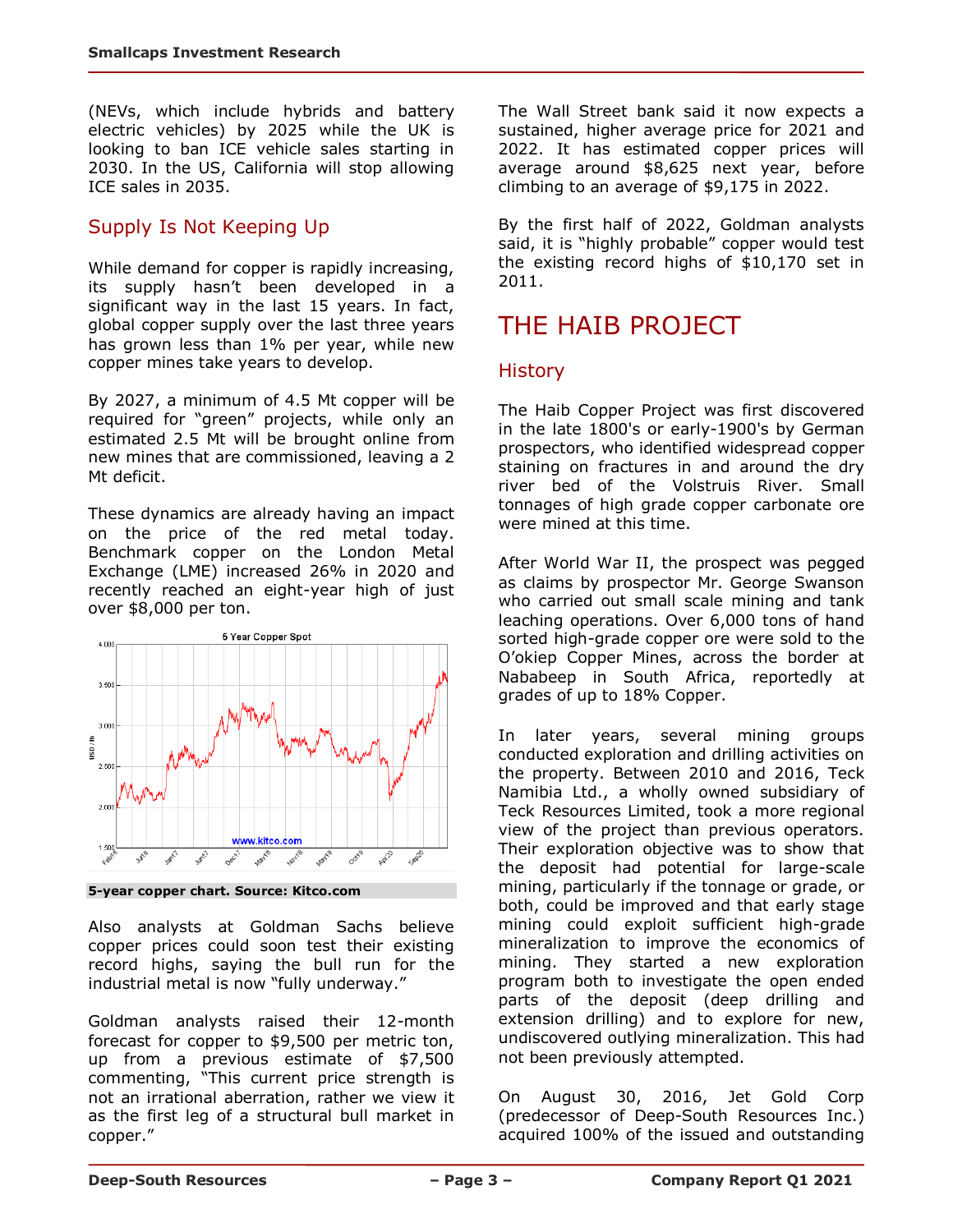shares of #1054137 BC Ltd., a private company incorporated in British Columbia, which held 30% of the Haib project.

In May 2017, Teck sold its 70% shareholding in Haib Minerals (Pty) Ltd., which holds the Haib Copper project in Namibia, to Deep-South in consideration for, among other things, 14,060,000 common shares of Deep-South and a 1.5% NSR.

### **Geology**

The Haib copper deposit is a rare example of a Precambrian porphyry copper. Porphyry copper deposits are a major world source of copper (also molybdenum, silver and gold) with the best known examples being concentrated around the Pacific rim, in North America, South America, and areas such as the Philippines. Most of these deposits are relatively young, of Tertiary or Cretaceous age. The Haib deposit, which has many characteristics in common with these porphyry coppers, is much older, being formed within Proterozoic rocks.

The principal mineralized hosts at Haib are a Quartz Feldspar Porphyry (QFP) and a Feldspar Porphyry (FP). The QFP is interpreted as a quartz diorite body which intruded the feldspar porphyry.

The QFP comprise typically blue-eyed quartz and feldspar phenocrysts within a medium grained rock mass of quartz, feldspar, sericite, biotite, chlorite, epidote and calcite. The FP is generally a medium to fine grained rock of similar composition but without the quartz phenocrysts and with a higher proportion of chlorite and epidote. Rocks within the Haib area are hard and competent but generally well jointed with both flat and steeply dipping joint sets being well developed.

Mineralization at Haib is typical of a porphyry copper deposit and despite the age of the deposit, and the fact that the mineralization has been subjected to local post-mineral deformation, the deposit remains relatively intact.

Detailed mapping by Teck geologists within the main deposit area has shown that high grade copper mineralization is controlled by a fracture/vein set that parallels a regional structural trend and strikes N60oW and dips steeply (-70°) to the southwest. This highgrade zone also appears to plunge at 30° to 40° towards the south-east. This model has significant economic implications as it suggests that the higher grade zone of copper mineralization has not been adequately tested by the historical vertical drillholes and that inclined drillholes will better define the extent and tenor of this mineralized zone. If this model is correct then systematic inclined drilling could better define the high-grade sections leading to better pit design to exploit near-surface high grade mineralization at the start of mining operations.



**Haib deposit anomaly map**

Gold, silver and molybdenum are trace constituents associated with the copper mineralization. Assaying for gold, silver and molybdenum was not routinely conducted on drill samples in the past, but has been carried out on composite samples prepared for metallurgical testing, giving an approximate indication of the likely values. Values determined were: 0.02 g/t gold; 0.9 g/t silver; and 25 g/t molybdenum.

### NI 43-101

The Haib Copper Project has a NI 43-101 Compliant Total Mineral Resource Estimate of 799.1 Mt at a grade of 0.30% Cu, with 2.4mt of contained copper (see table below).

The bulk of this resource estimate is in the Indicated category (57%) and comes from the orebody that is at a depth no greater than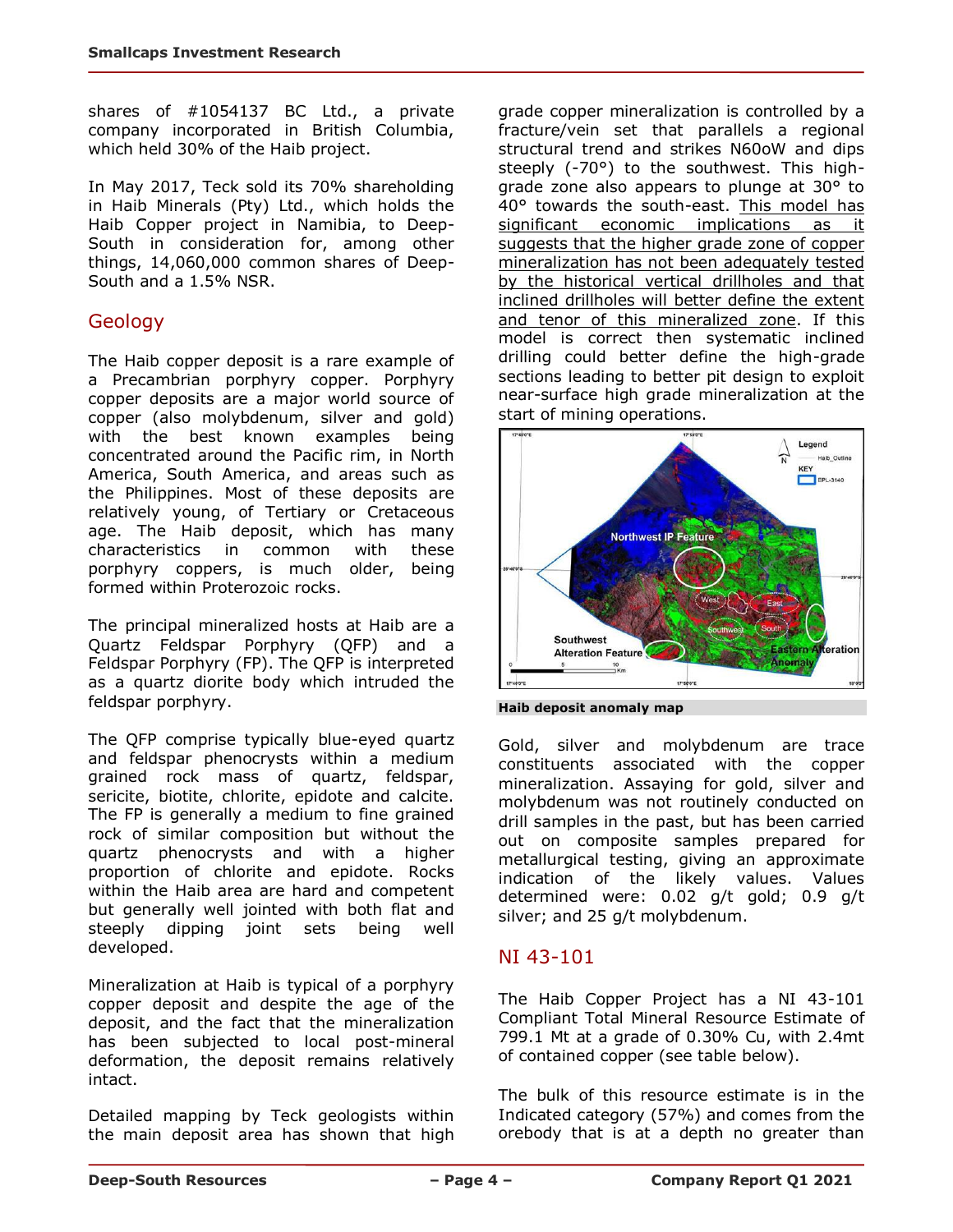75m below the surface, while the Inferred category part of the resource is estimated to the deepest drill hole intersection at 330 m below the surface. Mineralization is open near surface and at depth to at least 800 metres deep.

| <b>Resource Class</b>                                                     | <b>Million Tonnes</b> | Cu (%) |  |  |  |  |
|---------------------------------------------------------------------------|-----------------------|--------|--|--|--|--|
| l Indicated                                                               | 456.9                 | 0.31   |  |  |  |  |
| Inferred                                                                  | 342.4                 | 0.29   |  |  |  |  |
| The mineral resource for the Haib Copper Project<br>as estimated in 2018. |                       |        |  |  |  |  |

The Mineral Resource estimate is based on the results from approximately 66,500 metres of drilling in 196 holes. The most recent drilling data comes from Teck Resources' drilling programs totalling 14,500 metres (2010 & 2014) and from re-assaying a part of the 164 historical drill cores which are well preserved on site. Indicated Resources are defined by a drill grid of 150 metres by 150 metres, while Inferred Resources are defined by a drill grid of 300 metres by 150 metres.



**Part of the core shack at Haib**

### Significant Expansion Potential

The Haib Copper exploration licence provides significant potential for resource expansion. First, as mentioned above, the current resource estimate is calculated using drill data from surface to a maximum depth of 350m. The deepest drill hole (reaching 800m deep) however, did not pass out of mineralized material. So the ore body is certainly open to depth.

Moreover, near surface oxidation has led to the formation of malachite, azurite, chrysocolla, minor cuprite and chalcocite, generally along fracture zones. Deep-South Resources believes that the higher grade zones of copper mineralisation have not been adequately tested by the historical vertical drill holes, which failed to fully define the steeply dipping and plunging high-grade copper bearing fracture zones. The company is planning a programme of inclined drill holes that will be better orientated to define the extent and tenor of high-grade copper zones.

As well as, the potential to expand the highergrade zones within the Haib deposit, there are also four regional targets located near to the main deposit, referred to as the eastern, southern, south-western and western anomalies. These targets have been defined based on coincident stream and soil sampling anomalies and IP anomalies. Few diamond drill holes have been completed in the east, south and west targets.

### **PFA**

In May of 2020, the Company released an independent Preliminary Economic Assessment (PEA) on the Haib Copper project, which was completed by Mineral Engineering and Technical Services of Australia ("METS").

Due to the sharp increase in the copper price, Deep-South ordered an update PEA, which was presented in December of last year. The PEA showed a dramatic improvement in the economics. At a copper price of \$3.50 per lb, Haib shows an after-tax NPV of US\$1.3 billion and an after tax IRR of 42.1%,%, which compares very favorably to the economics of other large-scale copper development projects being operated by juniors. Moreover, the current market capitalization of Deep-South is only 0.8% of this NPV.

The project has a pre-production capital cost of US \$341 m and a cash cost is estimated to be US\$1.34 per lb Cu. The PEA assumes a recovery rate of 80% and a strip ratio of 1.41:1.

The operation would have a throughput of 20 mt per year over a long mine life of 24 years,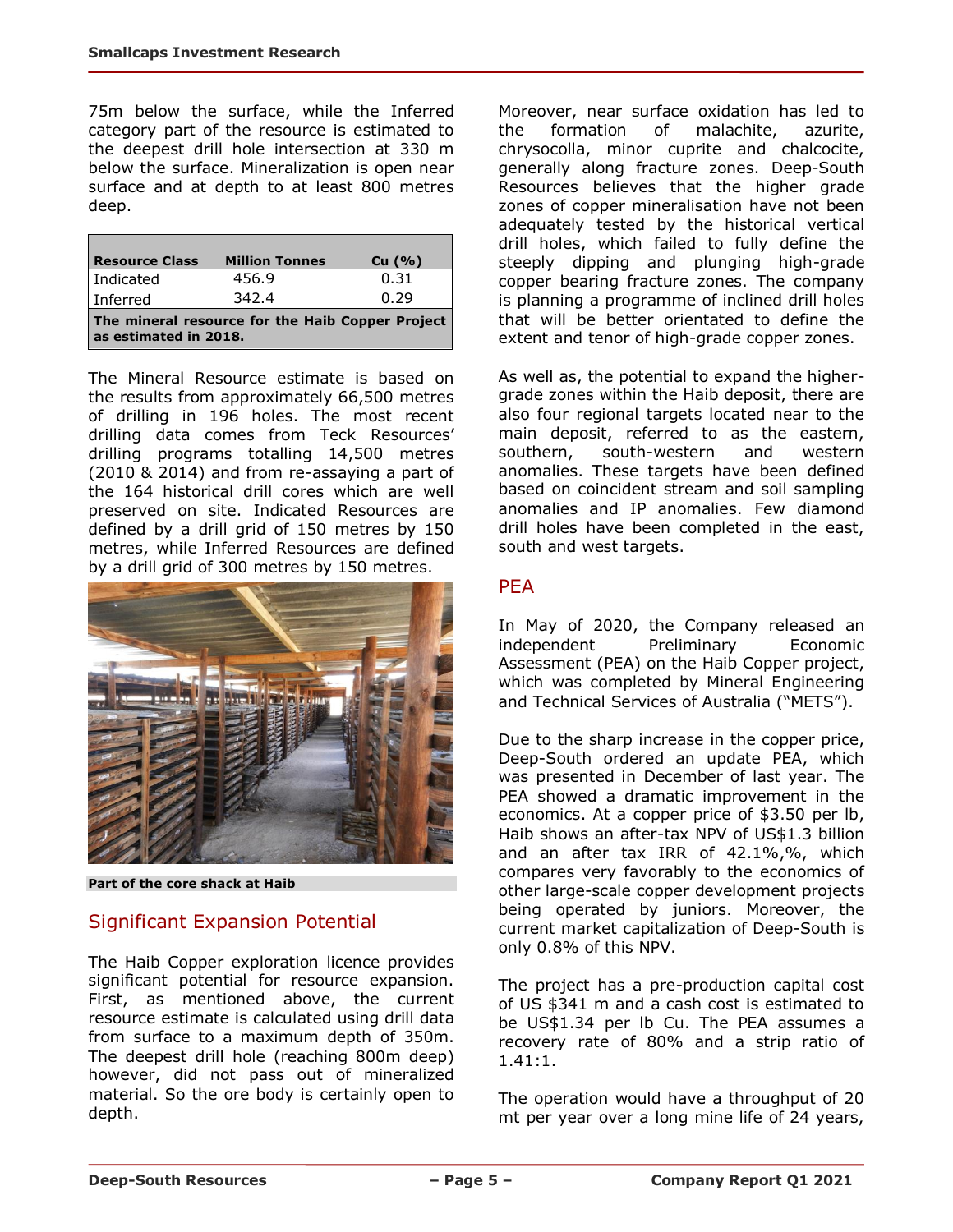producing 77.9 mlbs of copper cathode and 112.6 mlbs of copper sulphates, which equates to over 2.19 bn lbs of copper equivalent. The project would generate an average yearly revenue of US\$398m.

| Copper Price<br>(US\$/lb) | \$2.25 | \$2.50            | \$3.00 | \$3.50  |
|---------------------------|--------|-------------------|--------|---------|
| After-Tax NPV<br>(US\$M)  | \$439  | \$611             | \$957  | \$1,300 |
| After-Tax IRR             |        | 18.9% 22.7% 29.7% |        | 42.1%   |
| Payback Period<br>(years) | 6.94   | 5.71              | 4.23   | 3.40    |
| <b>Project Economics</b>  |        |                   |        |         |

The system design proposed will use 3 stage crushing and a mineral sorting system that will provide higher grade mineral to the heaps. The primary crusher will reduce the rock to 127 mm (gyratory crusher), the secondary crusher to 32 mm (cone crusher) and the tertiary crusher to 5 mm (HPGR).

The feed will then pass to an agglomeration drum to roll the ore to achieve satisfactory percolation rates when irrigating the heap. The feed will be transported to the leach pads using grasshopper conveyors.

The high-chalcopyrite content of the ores makes it difficult to leach the ore using conventional acid sulfate media. As a result, Deep-South Resources plans to use hightemperature bioleaching, which uses microbial cultures that catalyse the oxidation reaction of the sulphides.

## Bioleaching

The low-grade and hardness of ore at Haib means that conventional crush-grind-float processing methods for producing a copper concentrate are not feasible at the current copper price. Heap leaching provides an attractive alternative.

### **BIOLEACHING**

Bioleaching is a relatively low-capex and low-opex processing technique compared to conventional milling and tank leaching. It's relatively quick to install and setup and requires low-levels of training for those who oversee the operations.

Previous amenability test-work, carried out by Mintek, METS and SGS South Africa, suggests that high amounts of copper can be extracted from the Haib material, up to 95.2% via a bacterial assisted leaching.

The tests were carried out in 1 meter columns and the recoveries in large leach pads on site can differ from the columns test work. However, recoveries of 80% and 82% were shown to be very achievable and sustainable.



**Six 1m bioleach amenability columns on 4.75mm, 3.35mm and 2.36mm material show 89% to 96% copper dissolution after 140 days.**

The copper sulfate solution from the leaching process will subsequently be converted to copper metal via electrowinning and copper sulfate pentahydrate via an evaporative crystalliser.

## Infrastructure

The Haib copper deposit is in the extreme south of Namibia close to the border with South Africa, which is defined by the course of the Orange River. The deposit lies some 12 – 15 kilometres east of the main tarred interstate highway connecting South Africa and Namibia and the nearest railway station is at Grunau, some 120km north on the main highway. This rail connection could provide access to either the port of Luderitz or to Walvis Bay via Windhoek or to South African ports or facilities via Upington.

The main north-south national power grid lines are around 85 km to the east of the Haib Copper Project and a 85 km link and upgrade of the line capacity would be required. Given the semi-arid climate of Namibia, a solar energy farm may be an option for reducing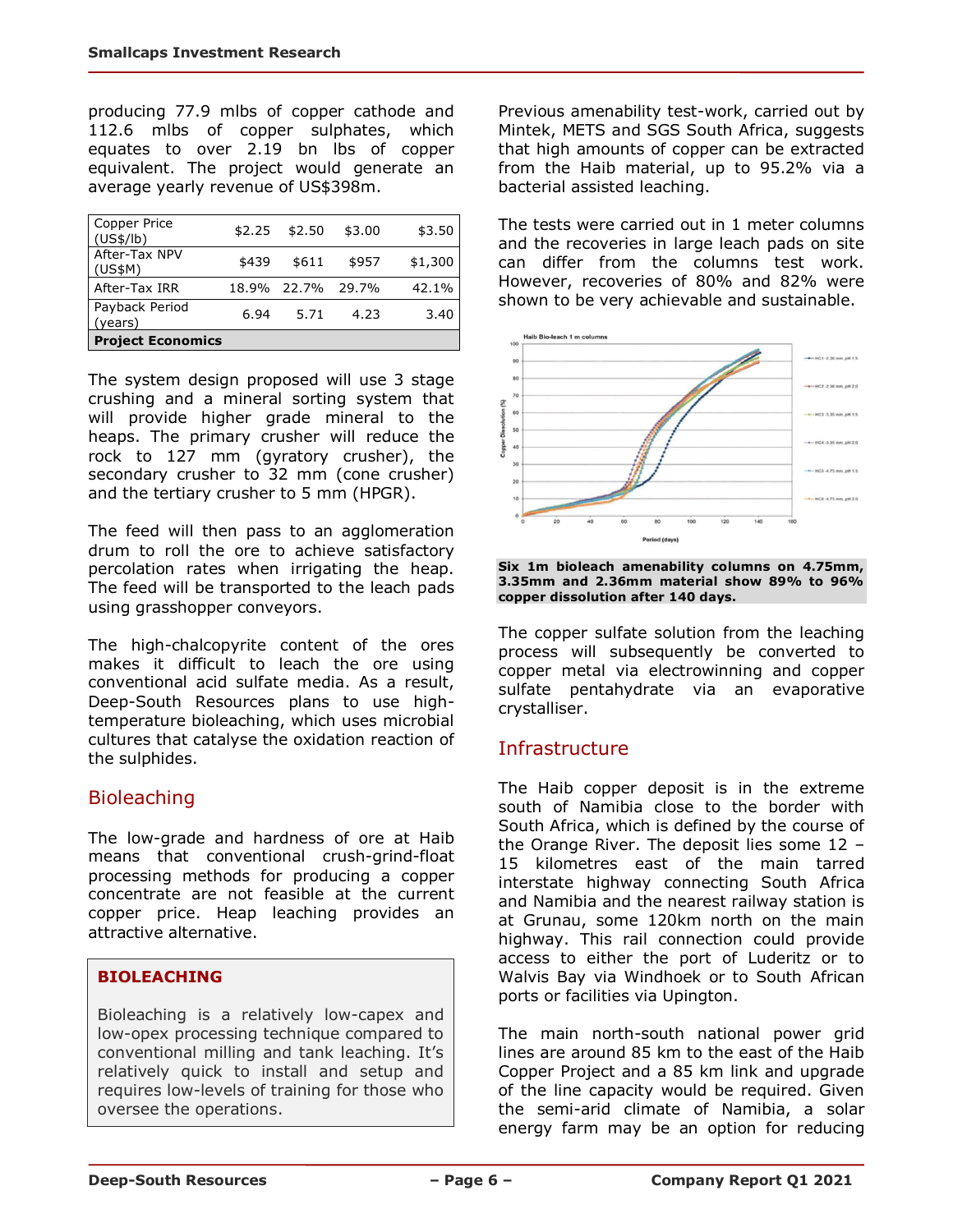the unit cost of power and improve the projects' environmental and social credentials.

Water for the project will be sourced from the Orange River, located about 15 km to the south of Haib, by a pipeline as there is very limited volumes of groundwater available in the basement rocks and no productive aquifers on site.

### Next Steps

Deep-South Resources has an aggressive development work program planned over the next 12-24 months which includes:

- **First half of 2021: Commencement of** drilling. The specific focus of the drill campaign will be to drill the high-grade area of the deposit uncovered by Deep-South in 2019. The overall program is planned to drill up to 12,000 meters. The first part of the program is to drill 5,000 meters with the goal of infilling gaps in previous drilling to improve the average grade and expand the tonnage of this specific area and eventually estimate a measured resource for the area. The first part of the drilling program will serve as a basis to plan the second phase of the drilling program.
- **Also in the first half of the year, bio** assisted heap leaching test work and high-pressure grinding rollers (HPGR) test work will be conducted
- **Q3 2021**: Commencement of engineering design for the feasibility study; production of a updated 43-101 resources estimate; work on the environmental impact assessment (EIA) and social impact assessment (ESA) begins;
- **Q4 2021:** High-grade ore metallurgical studies;
- **2022**: completion of all test work, engineering design, EIA and ESA; commencement of a 10,000m drill program.

# NAMIBIA:AFRICA'S PREMIER MINING JURISDICTION

Namibia is a stable parliamentary democracy with an independent judiciary system. There's strong governmental and social support for mining, which is logical as the sector is the biggest contributor to Namibia's economy in terms of revenue. In the third quarter of 2020, for example, mining accounted for 19% of the country's gross domestic product (GDP).

In addition, the mining industry accounts for approximately 19,000 jobs in Namibia, indirectly contributing to the livelihood of 100,000 people.

Namibia produces diamonds, uranium, copper, magnesium, zinc, silver, gold, lead, semi-precious stones and industrial minerals. It produces approximately 2% of the world's gem quality diamonds (World's 6th largest producer), and 5% of the world's uranium oxide (World's 4th largest producer).



All mining-related activities in Namibia are regulated by the Minerals Act 33 of 1992 and the Environmental Management Act of 2007. The mining industry is administered by the Ministry of Mines and Energy and managed by the Minister of Mines and Energy and the Mining Commissioner. Mining licenses are valid for 25-years and can be renewed for additional periods of fifteen years.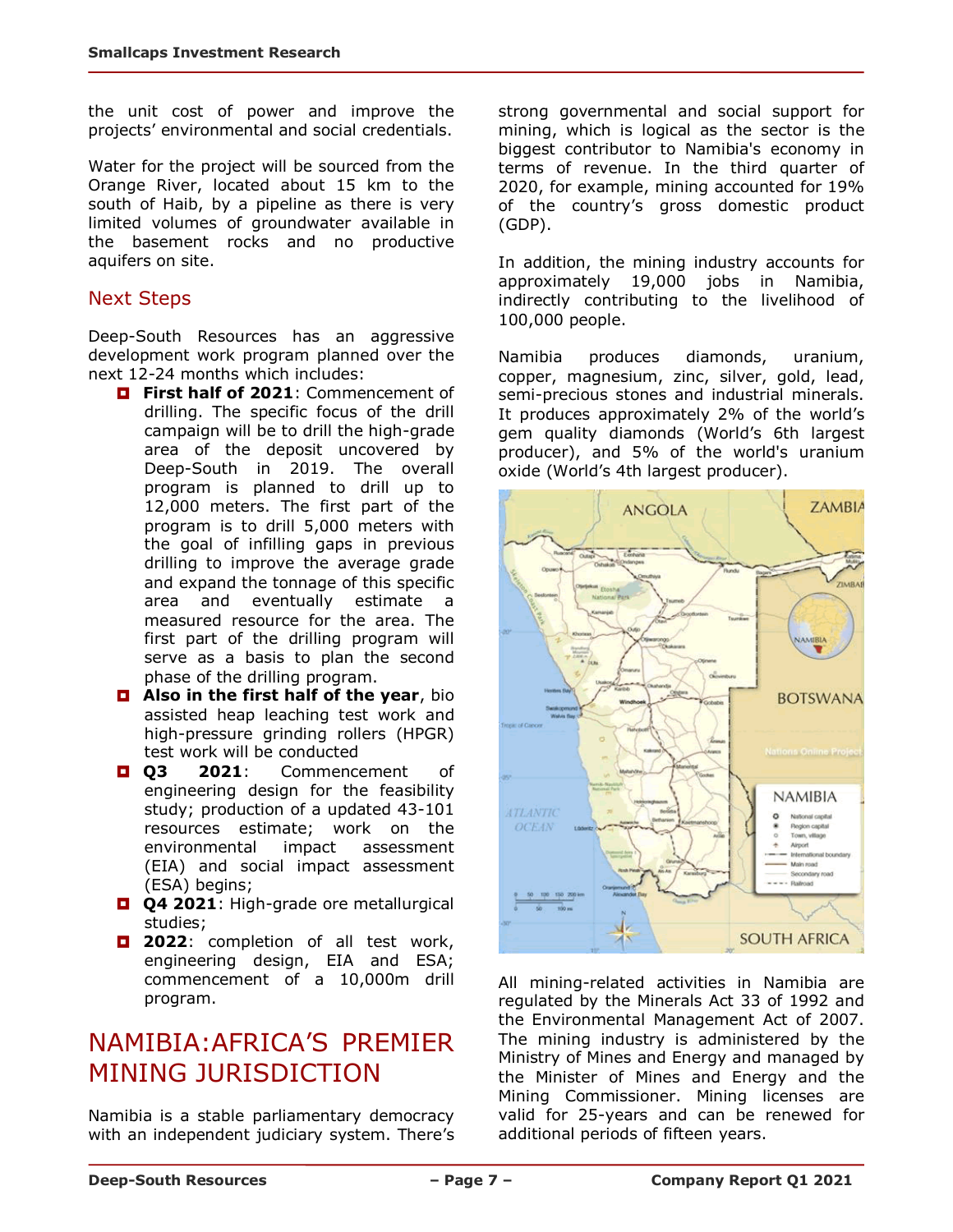The corporate tax rate for mining companies is 37.5%. In addition, the government has a royalty schedule that levies 3% of the market price of base precious and rare metals as well as non-nuclear mineral fuels. A 2% royalty is placed on nuclear mineral fuels and industrial minerals.

# FINANCIALS

During the three months ended November 30, 2020, the Company focused its time and resources furthering its mineral property projects and seeking additional financing.

| <b>Amounts in \$000's</b> | 11/30/20 | 11/30/19 |
|---------------------------|----------|----------|
| <b>Consulting Fees</b>    | 197      | 33       |
| <b>Investor Relations</b> | 26       | 3        |
| Legal, audit & Accounting | 5        | 35       |
| Share-Based Comp.         | 84       |          |
| <b>Total Expenses</b>     | 345      | 105      |
| <b>Net Income (Loss)</b>  | (345)    | (105)    |
|                           |          |          |
| Diluted Shares Outs.      | 100,800  | 66,603   |
| Diluted EPS               | (0.00)   | (0.00)   |

During the three months ended November 30, 2020, the Company incurred a net loss of \$344,950 compared to \$104,821 in the comparable period. Loss before other expenses was \$344,950 in the current year versus \$104,821 in the prior year. During the three months ended November 30, 2020, the Company increased investor relation costs, increased consulting and management expenses and increased the share-based compensation expense. The increase is due to the upcoming drill program and equity financings completed.

#### Balance Sheet as of November 30, 2020

On September 16, 2020 and October 14, 2020, the Company closed two tranches of a non-brokered private placement comprising of 24,132,000 Units at a price of \$0.10 per Unit for gross proceeds of \$2,413,200. Each Unit comprises one common share and one-half share purchase warrant.

| Amounts in \$000's                          |       | 11/30/20 08/31/20 |  |  |
|---------------------------------------------|-------|-------------------|--|--|
| Cash and Cash Eq.                           | 1,321 | 3                 |  |  |
| Prepaid expenses                            | 255   | 20                |  |  |
| <b>Total Current Assets</b>                 | 1,617 | 45                |  |  |
| <b>Exploration Assets</b>                   | 5,318 | 5,298             |  |  |
| <b>Total Assets</b>                         | 6,935 | 5,343             |  |  |
|                                             |       |                   |  |  |
| Accounts Payable                            | 218   | 604               |  |  |
| Convertible Debenture                       | 395   | 386               |  |  |
| <b>Total Liabilities</b>                    | 613   | 1,018             |  |  |
|                                             |       |                   |  |  |
| Total Stockholder Equity                    | 6,322 | 4,325             |  |  |
| Selected balance sheet data on November 30, |       |                   |  |  |
| 2020 and August 31, 2020. Source: Company   |       |                   |  |  |
| Filings                                     |       |                   |  |  |

Subsequent to November 30, 2020 the Company closed a non-brokered private placement comprising of 30,674,739 Units at a price of \$0.15 per Unit for gross proceeds of \$4,601,211. Each Unit comprises one common share and one-half share purchase warrant.

Also, as at January 29, 2021, 860,000 warrants have been exercised for gross proceeds of \$77,400.

# OUTLOOK & VALUATION

The Haib Copper exploration license provides significant potential for resource expansion, since there is known, but poorly drilled and assayed, mineralization beyond the drill grid boundaries and below the main mineralized body, where a few drill holes from 75m above mean sea level to -350m above mean sea level (i.e. a thickness of 425m) have shown that mineralization is present. The deepest drill hole did not pass out of mineralized material.

Copper will be a major beneficiary in the shift to a "green" society. Given the strong future demand for renewable power and electric transportation, along with the expected supply deficit from years of under-investment in new mines, copper prices should continue to rise. These rising prices and sustained elevated demand should benefit mining companies.

Mr. Pierre Léveillé, the President and CEO of Deep-South, said it best, "We are highly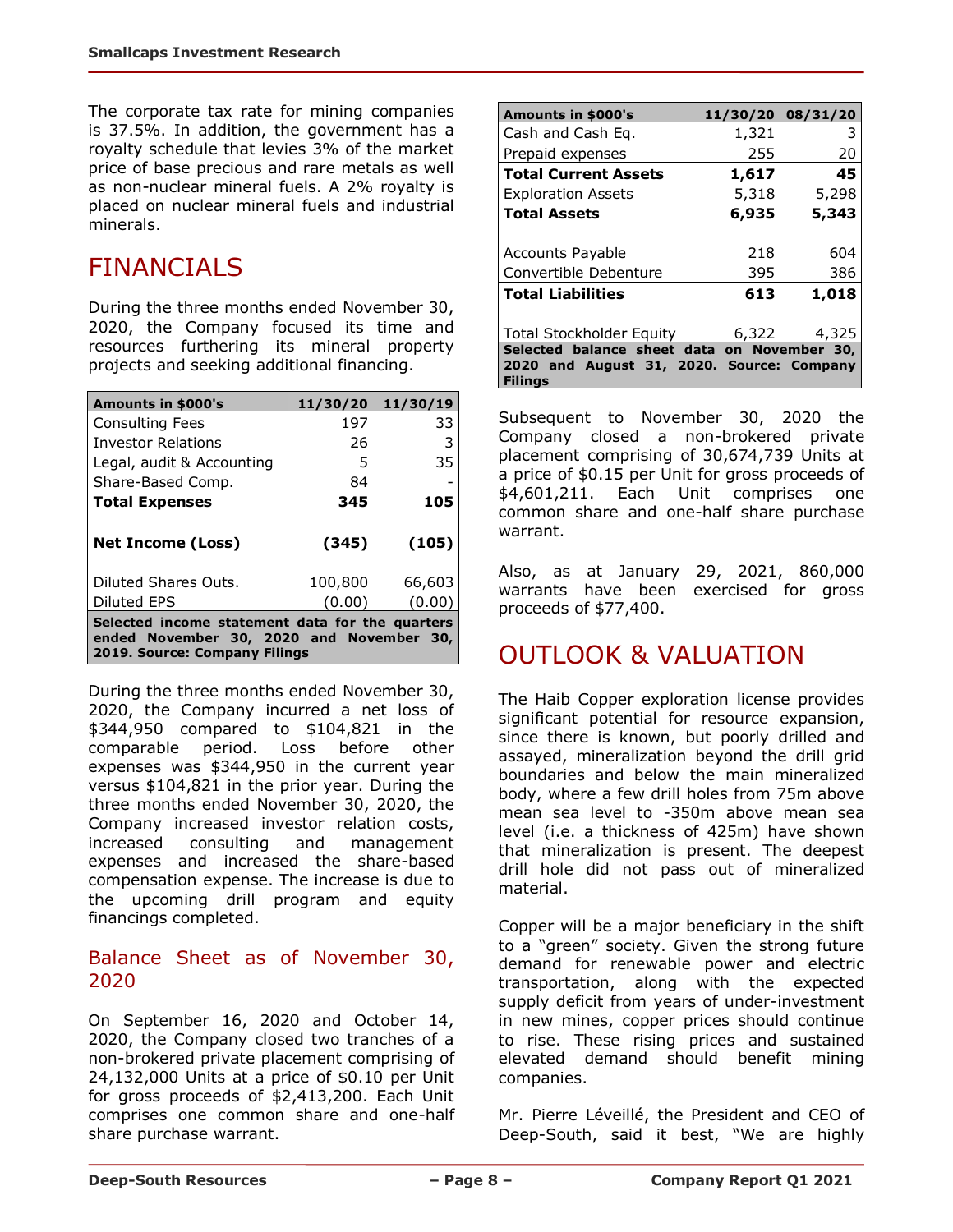encouraged by the solid copper market outlook and with the funds in-hand we are confident that our coming exploration and development program will bring strong added value in 2021 and onward."

### Valuation

Our peer group consists of fourteen junior exploration companies with the same type of mineralization. The mineralisation and metal types are crucial to conduct a proper comparison. Geographically, our peer group is diverse. In our view, Deep-South Resources is exposed to significantly lower political risk than the average company in the peer group.

Based on 138.9 million shares outstanding (note that our valuation has been updated for the recent share issue), the intrinsic value of Deep-South's shares derived from our model is \$0.55.

**Based on these calculations, we initiate coverage of Deep-South Resources with a buy recommendation and a price target of \$0.67, which is 252% above today's stock price.** 

**Note that this is a conservative estimate and that further developments as the drilling program gets underway may trigger a price target increase.**

## SHARE DATA & OWNERSHIP

As of November 30, 2020, Deep-South had a little over 108.2 million common shares outstanding. However, on January 20, 2021, the Company closed a non-brokered private placement, which added close to 30.7 million shares to the float.

In addition, the Company had approximately 29.75 million warrants outstanding with an average exercise price of \$0.13 and a little over 1.43 million Finder Warrants outstanding with an average exercise price of \$0.13. In connection with the most recent private placement, the Company issued 2.30 million regular warrants and 1.83 million Finder Warrants. As at January 29, 2021, 860,000 warrants were exercised for gross proceeds of \$77,400.

Finally, on November 30, 2020, Deep-South had 8.20 million stock options outstanding with a weighted average exercise price of \$0.10. Each stock option entitles its holder to purchase one common share of the Company. Also, on December 14, 2020, the Company granted stock options to its directors and officers to purchase up to an aggregate of 2,150,000 common shares of the Company at an exercise price of \$0.17 per share.

The principal owners of the Company's common stock are Teck Resources Ltd (16.2%), Management of Deep-South Resources (13%), John Akwenye (1.94%).

## MANAGEMENT

#### **PIERRE LÉVEILLÉ – PRESIDENT AND CEO**

Mr. Léveillé has over 28 years of experience in the International financial sector and 20 years of experience in the mining exploration industry. Mr. Léveillé has started is career as an Investment Advisor and an Investment Banker with a large Canadian Securities brokerage firm. From the mid 1990's to today, he has been Executive and Director of several exploration companies active in Africa. He has financed and managed exploration projects in Namibia since 1996 including the acquisition and operation of a diamond mine. He has realized over US\$ 75 million in transactions and financing for Namibian and African mining exploration projects.

#### **JEAN-LUC ROY – COO**

Mr. Roy has been a major contributor to the development of several important corporations in Africa during the last 30 years working for majors, mid-tiers and junior exploration companies. Mr. Roy's experience includes being Managing Director in the Democratic Republic of Congo for First Quantum Minerals Ltd; President & CEO of El Nino Venture Inc, which was mainly focusing on the Democratic Republic of Congo projects; Chief Operating Officer of Ampella Mining Ltd (division of Centamin PLC) where he was supervising exploration and development of the projects in West Africa and General Manager of Resolute Mining Ltd where he was supervising all operations in Mali. Mr. Roy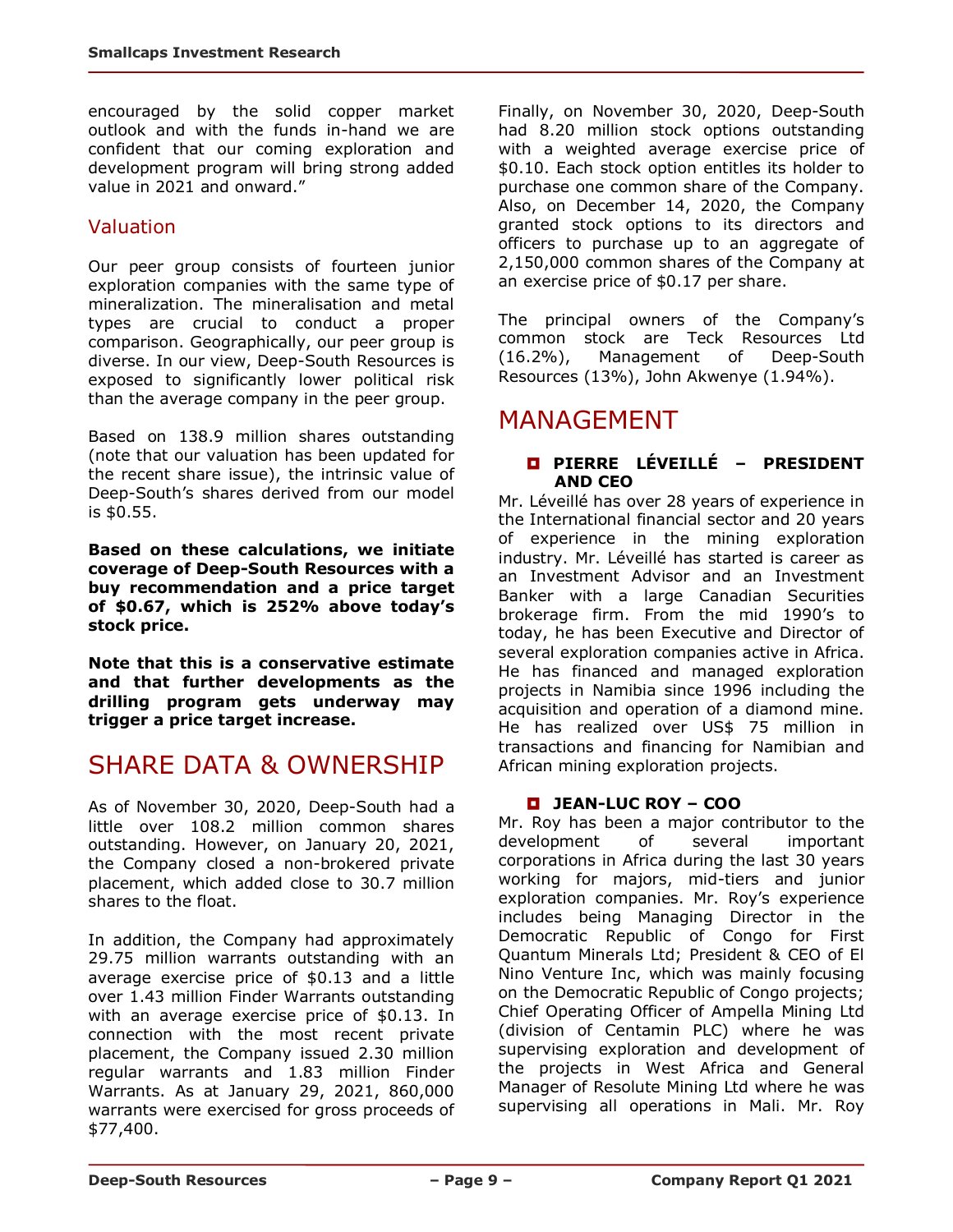holds a Bachelor of Commerce from Concordia University.

#### **VIVIAN STUART-WILLAMS – VICE-PRESIDENT EXPLORATION**

Mr. Stuart-Williams is a geologist with 46 years of experience in the mining and exploration industry, principally in the southern African region. He holds a M.Sc degree in uranium and he has been involved in base metals, gold, coal, and industrial mineral projects. Mr. Stuart-Williams has a worldwide exposure (including Liberia, Philippines, Afghanistan, Canada, Uzbekistan, Australia, Uganda, Mauritania and all of the Southern African countries). He has been involved with the Haib project from the mid-1990s as exploration Manager and subsequently as a Technical Director (geology) for Deep South Mining who held the Mineral Rights over the Haib Project during the recent exploration by Teck Namibia.

#### **CHANTELLE COLLINS – CFO**

Chantelle Collins, holds a Bachelor's degree in Accounting and is a member of the Chartered Professional Accountants Association of BC (CPA, CGA). Ms. Collins has 12 years of experience working in the public sector and is well versed in the financial reporting requirements of public companies and serves as an officer in three other public Company.

#### **DEAN RICHARDS - VICE-PRESIDENT MINERAL RESOURCE DEVELOPMENT**

Mr. Richards has 29 years of geological experience in exploration, mineral resource modeling and estimation, as well as mine planning and design. Before establishing Obsidian Consulting Services in 2006, he worked for 8 years in the technical mining software industry selling, supporting and consulting with Geovia GEMS, Whittle, Minemax and iGantt. He has worked in a number of locations across Africa, Europe and South America in diverse geological terranes and on a range of commodities including but not limited to base metals, gold, silver, platinum group metals and diamonds as well as commodities such as iron ore, manganese, titanium and vanadium. He holds a Bachelor of Science degree in Geology and Applied Geology from the University of Kwazulu-Natal, South Africa and is a registered member of SACNASP and the South African Geological Society.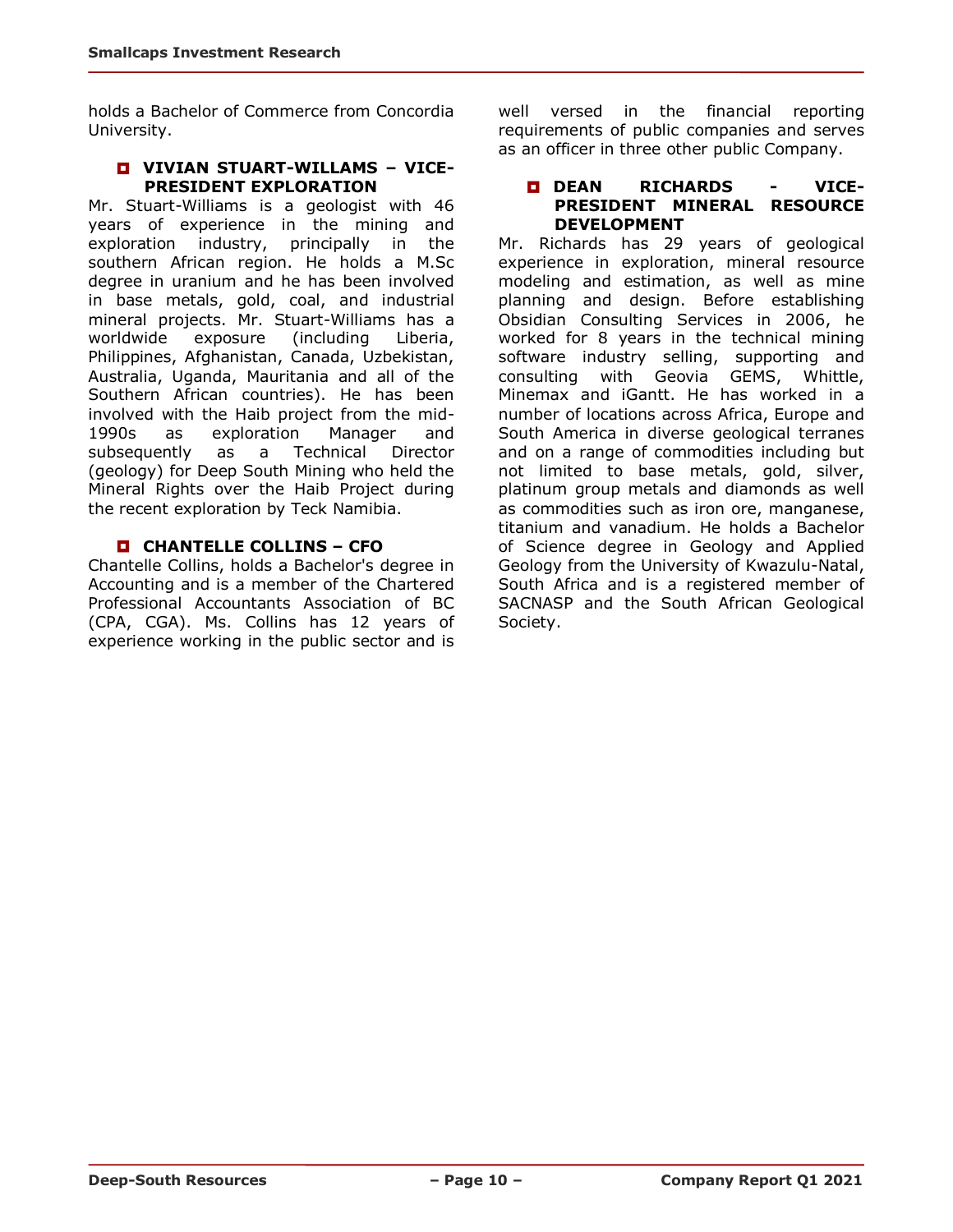

CA: DSM US: JAUGF GER: DSD

### Company Operating Headquarters

Suite 888, 700 West Georgia, Vancouver, British Columbia V7Y 1G5 Canada

### Company Contact Information

Pierre Léveillé, President & CEO Phone : +1 819-340-0140 info@deepsouthresources.com

### About Smallcaps Investment Research

We're proud that Smallcaps Investment Research is recognized as one of the most trusted online sources on U.S. and Canadian small cap stocks. We've earned that trust because we only highlight stable, ethical companies to our visitors and newsletter subscribers. We focus on fundamentally undervalued companies with a market cap below \$100 million, and we have a special interest in stocks with a high potential, innovative product or service. Read our **About** for more information.

This Company Report is prepared and distributed by Smallcaps Investment Research.

Contact: [editor@smallcaps.us](mailto:editor@smallcaps.us)